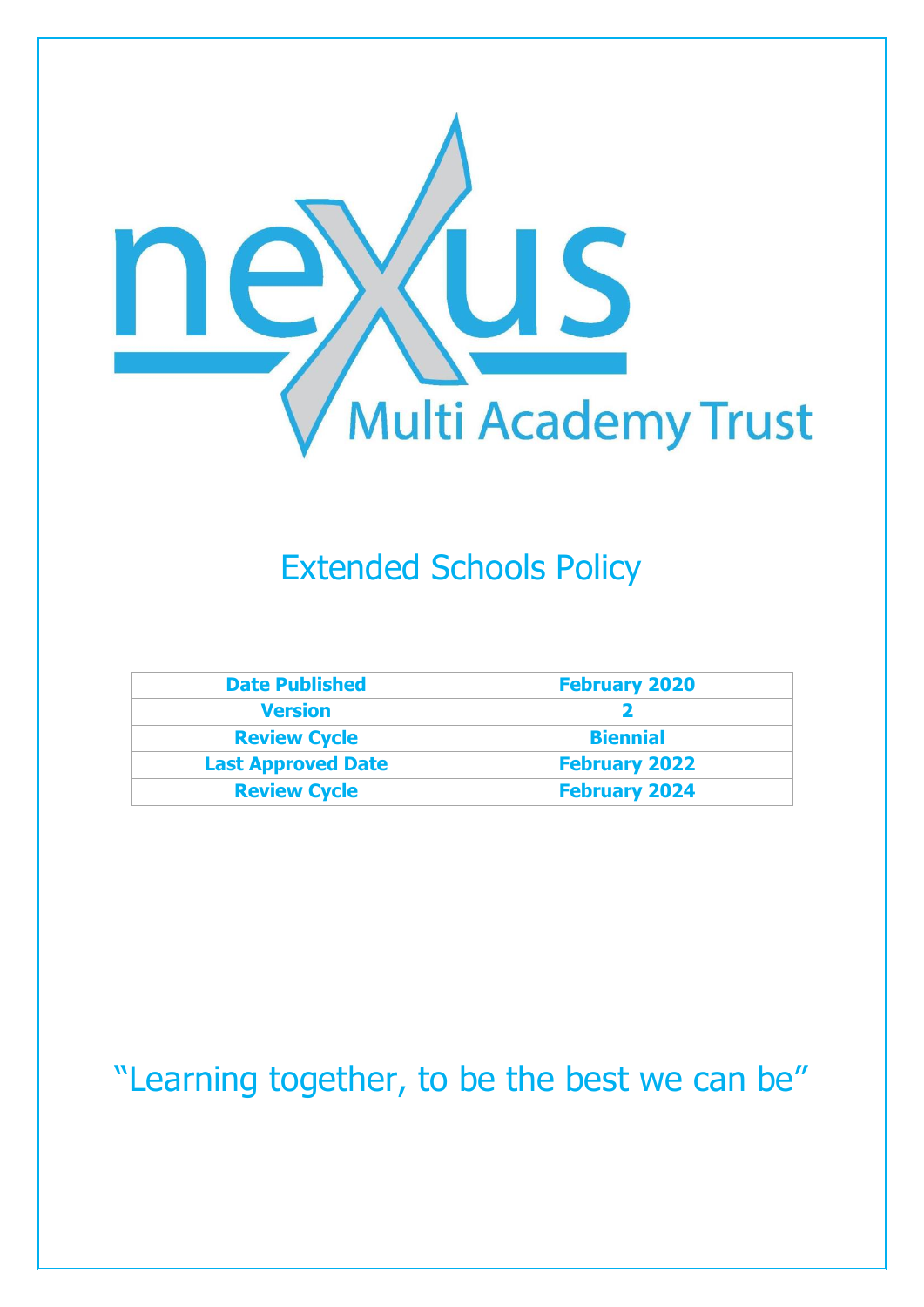

# 1. Context

- 1.1. The aim of this policy is to outline the expectations of the Trust for the provision of after school, weekend and school holiday activities.
- 1.2. Extended Schools will provide play, sporting and sensory activities with an emphasis on fun and with a distinction from the main school day. We will give a warm and friendly welcome to each child on arrival and ensure that he/she departs safely at the end of each session.
- 1.3. Every instance of Extended Schools' provision will have at least one named "lead worker", who takes overall responsibility for the quality of provision. For Extended Schools delivered by a school or to fulfil a contract between Nexus MAT and a commissioning agency (e.g. a local authority), each academy will have a named "link worker", who may or may not also undertake the role of "lead worker".

# 2. Arrivals and Departure

- 2.1. It is the responsibility of the lead worker to ensure that an accurate record is kept of all children attending the club. A register will be kept to record any arrival or departure from the premises. The register will be kept in an accessible location on the premises at all times. This process will be supplemented by regular head counts during sessions.
- 2.2. Transport arrangements for each child shall be recorded and any changes to these shall be notified and recorded at the beginning of each session.

# 3. Behaviour Support Strategies

- 3.1. The Nexus MAT Behaviour Policy shall apply to all aspects of Extended Schools' provision and adherence to this will be a requirement of all staff. Non Nexus staff will be briefed in the training sessions on the Nexus policy.
- 3.2. Staff will support behaviour according to clear, consistent and positive strategies. Parents/carers are encouraged to contribute to these strategies, raising concerns or suggestions. Behaviour support plans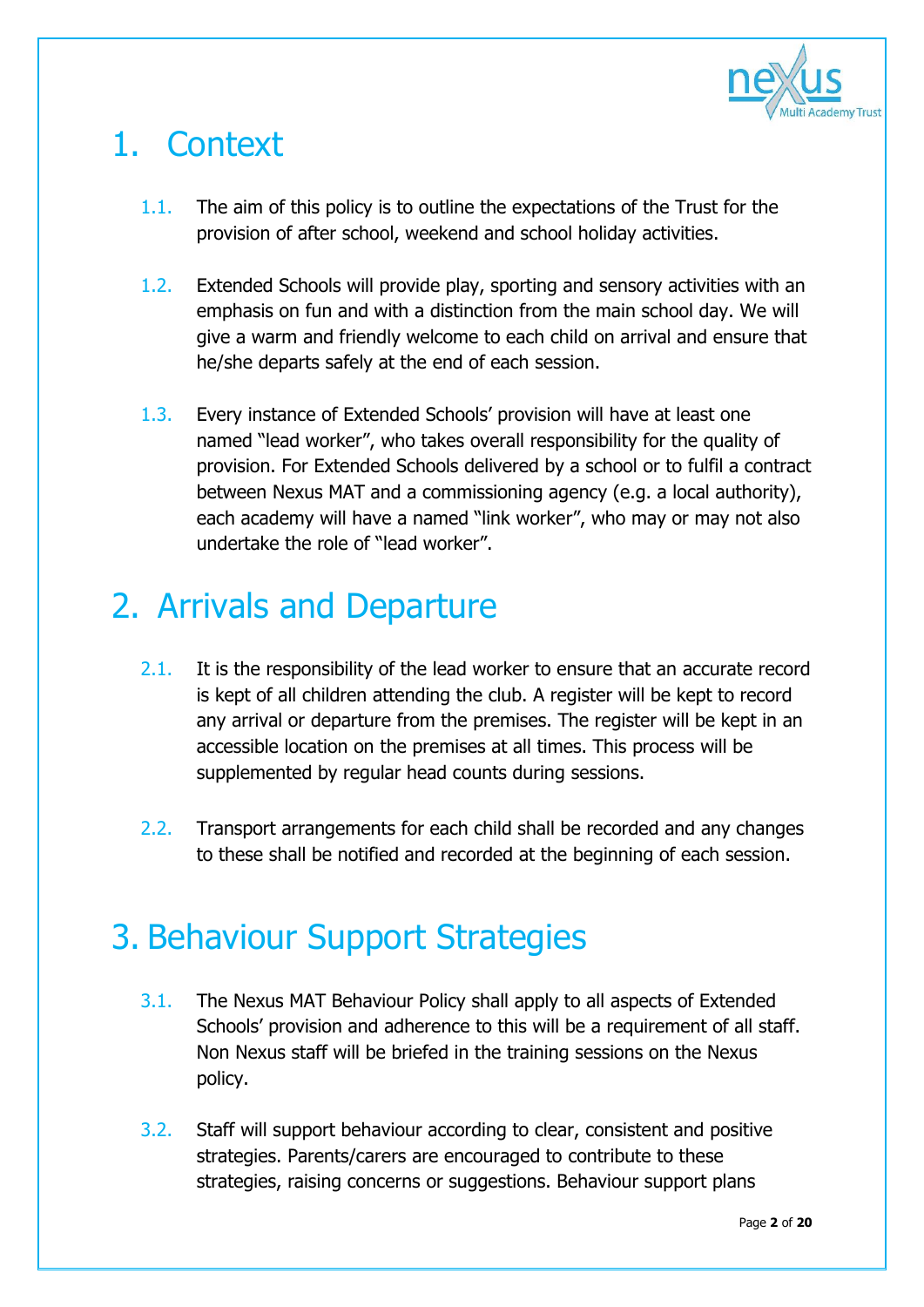

devised for pupils in school will be made available to Extended Schools staff. Information will be requested for pupils that do not attend a Nexus MAT academy.

### 4. Care Plans

- 4.1. Staff must be made fully aware of individual pupil's needs and will be suitably trained to meet those needs, before a child can access any Extended Schools provision.
- 4.2. Any medication required shall be provided in separately labelled containers with full instructions for use as necessary at the Extended Schools provision. Normal school supplies will not be used.
- 4.3. All food allergy and particular feeding requirements shall be recorded and provision made to meet these needs.

# 5. Care, Learning and Play Policy

- 5.1. Extended Schools provision will create a play environment that creates rich and stimulating experiences, alongside opportunities for children to explore, experiment, plan and make decisions.
- 5.2. The activities offered will recognise individual pupil ability and take into account differing ages and needs.
- 5.3. At all times staff will recognise a child's individuality, effort and achievement.
- 5.4. Wherever appropriate children will be involved in the planning and settingup of activities, so that their opinions are taken into account and so that they have a sense of ownership in the co-production of their offer.

# 6. Child Protection and Safeguarding

6.1. The lead worker at the setting will be the responsible person during the operation of the club and will manage it in accordance with Nexus MAT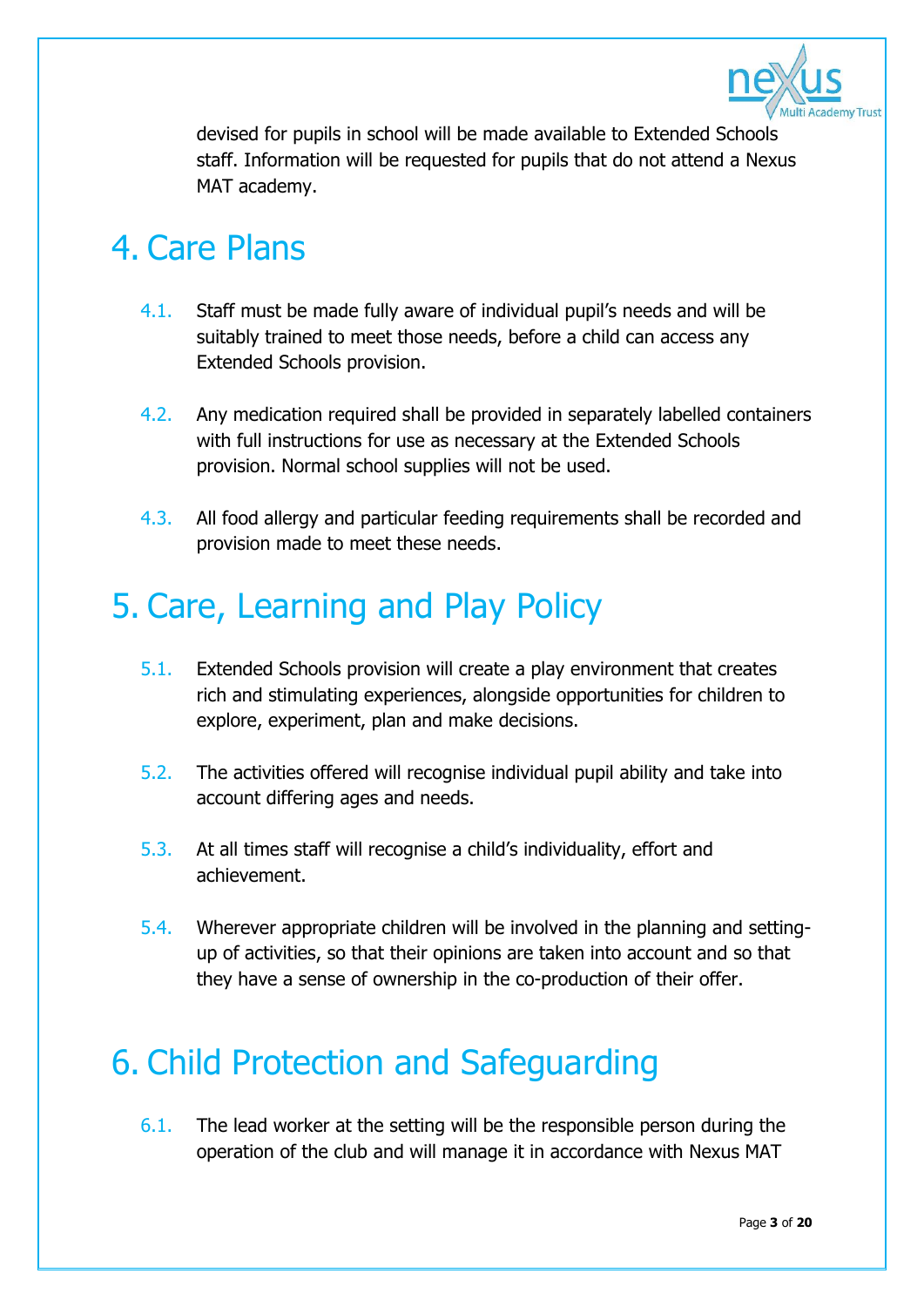

policy and legislation. The lead work must follow the local procedure for safeguarding, where provision is being offered in a school.

6.2. All recruitment will be conducted in compliance with statutory requirements and Nexus policy. All staff shall be subject to full DBS checks.

# 7. Complaints

7.1. All complaints about Extended Schools provision should be made in line with the Nexus MAT complaints policy. In the first instance matters should be raised with the Lead worker. In the event of this not being possible or appropriate the matter should be referred to the school Extended Schools link worker and if not resolved escalated to the SLT in school.

### 8. Confidentiality

- 8.1. All staff and any other individual associated with the scheme will adhere to the Nexus MAT Information Governance policy and respect confidentiality by:
- Not discussing issues regarding children accessing provision with other parents/carers or non-interested parties;
- Not discussing confidential matters about parents/carers who access the provision with other parents/carers, children or non-interested parties;
- Not discussing confidential information about other staff members;
- Only passing sensitive information written or orally to relevant people;
- 8.2. Any member of staff shown to have disregard for confidentiality will be subject to the disciplinary procedures detailed in their employment terms and conditions.
- 8.3. Any communication between the club and parents shall be as agreed between the link worker in school and the parent/carer.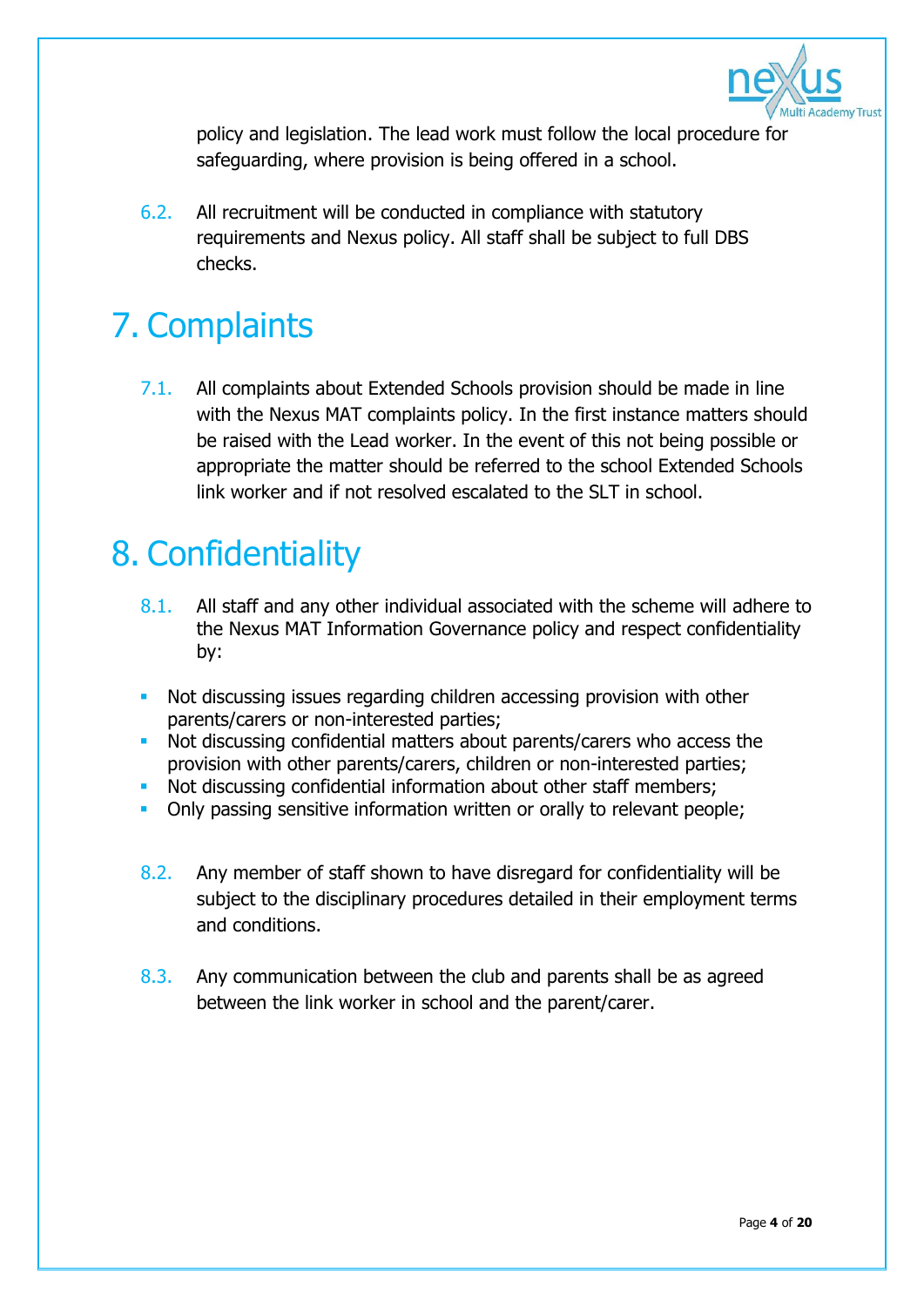

# 9. Documentation and Information **Governance**

- 9.1. The Trust recognises the need for maintaining up to date and accurate records, policies and procedures necessary to operate safely, efficiently and in accordance with the law. The Trust is also aware of its obligations with regard to storing and sharing of information under the Data Protection Act 2018 and is committed to complying with its regulations and guidance.
- 9.2. The lead worker and/or link worker and staff will be made aware of the implications of the act in so far as it affects their roles and responsibilities. Records and information will be made available to parents/carers upon receipt of a written request, as per the Trust's Information Governance Policy.
- 9.3. Allocation of places at the Extended Schools provision will be assessed and determined by the ESC and the link worker in school; using the Nexus criteria.

# 10. Equality

- 10.1. The Nexus Single Equalities Policy will apply to all aspects of Extended Schools' provision. The Trust is committed to taking positive and proactive steps to ensure that there is provision of a safe and caring environment, free from discrimination, for everyone. We aim to provide a welcoming and caring environment that promotes and reflects cultural and social diversity and is equally accessible to all.
- 10.2. The Trust expects all employees and volunteers to challenge any offensive behaviour, language or attitudes with regard to race, ethnicity, nationality, class, religion, culture, gender, language, sexual orientation and disability.
- 10.3. We recognise that achieving the objectives of our Single Equalities Policy relies on the active involvement of parents/carers. We welcome and encourage parents and carers to comment on the effectiveness of our practice.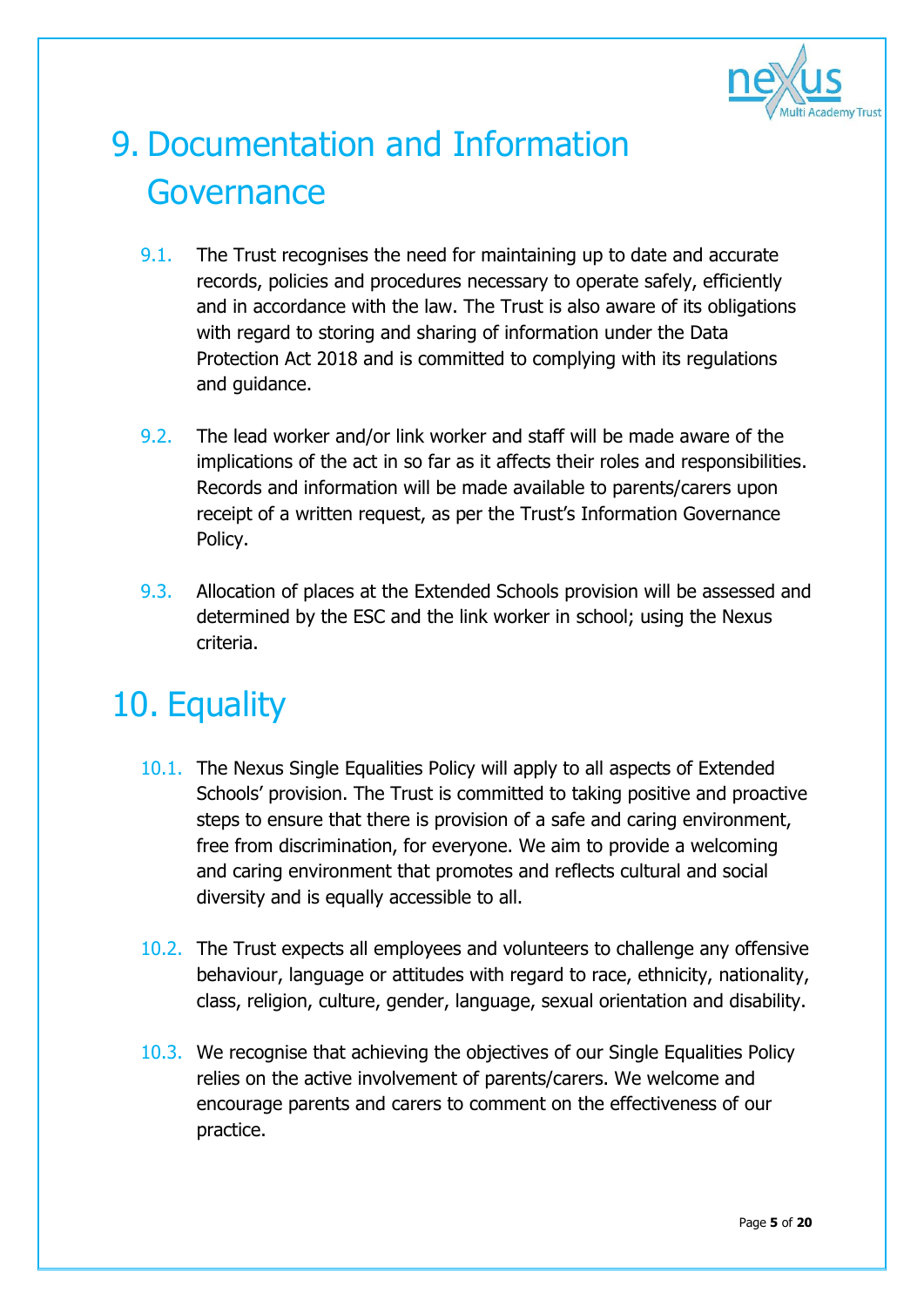

# 11. Health and Safety

- 11.1. Extended Schools' provision shall be run in accordance with Nexus MAT policy.
- 11.2. Equipment shall be fit for purpose and maintained to a high standard and risk assessments for activities will be undertaken. Any breakages shall be brought to the attention of the lead/link worker.
- 11.3. The provision of food shall be prepared in accordance with food hygiene requirements.
- 11.4. All staff have a responsibility to take reasonable care in terms of their own health and safety as well as that of other persons affected by their acts or omissions.
- 11.5. All staff shall report any incidents, accidents or dangerous occurrences which have led or may lead to future injury or damage and assist in such investigations.
- 11.6. Records shall be kept of incident/accident books.
- 11.7. All staff shall undergo health and safety training as and when required.

# 12. Hygiene

- 12.1. Nexus MAT recognises the importance of maintaining the highest possible standards of hygiene in and around OUR premises so as to minimise the risks posed to children, staff and visitors.
- 12.2. Leaders and staff are committed to taking all practicable steps to prevent and control the spread of infectious germs, and uphold high standards of personal hygiene in order to minimize risk of catching or spreading infections.
- 12.3. In all circumstances, staff will adhere to the following examples of good personal hygiene: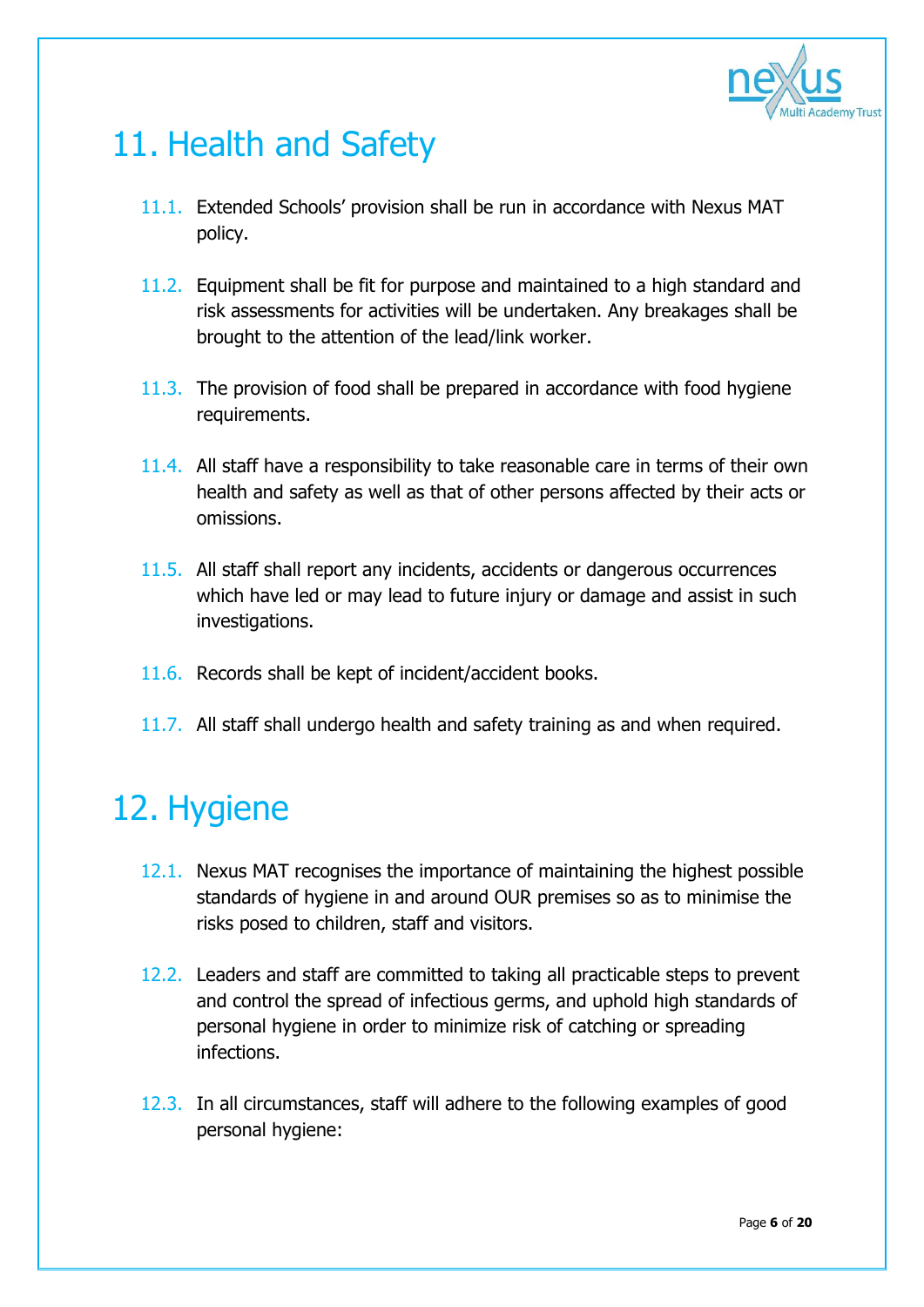

- **Washing hands before and after handling food or drink, messy** activities or outdoor play.
- **Washing hands after using the toilet,**
- **Encouraging and assisting children to adopt the same routines.**
- Wearing gloves and aprons when changing pupils and disposing of waste in receptacles provided.
- Keeping long hair tied back.
- Covering cuts and abrasions while on the premises and taking any other steps that are likely to minimise the risk of spread of infection.
- 12.4. Spillages of substances which are likely to cause the spread of infection will be dealt with immediately. Blood, vomit, urine and faeces will be disposed of safely and hygienically in nappy disposal bins. Staff will wear disposable plastic gloves and an apron while using detox or disinfectant solution, and clean themselves thoroughly afterwards. Children will be kept well clear while such substances are being cleared up.

# 13. Emergency Closure

- 13.1. In very exceptional circumstances, provision may need to close at very short notice due to an unexpected incident or emergency. Such incidents may include:
	- **Insufficient members of staff for the number of children present**
	- Serious weather conditions:
	- **Burst water pipes;**
	- Discovery of dangerous structural damage;
	- Serious assault on a member of staff;
	- Serious accident or illness.
- 13.2. In such circumstances, the lead worker and staff will ensure that all steps are taken to keep both the children and themselves safe.
- 13.3. Steps will then be taken to inform parents/carers and staff will take the necessary steps in response to the cause of the closure. All children will be supervised until they are safely collected or transported home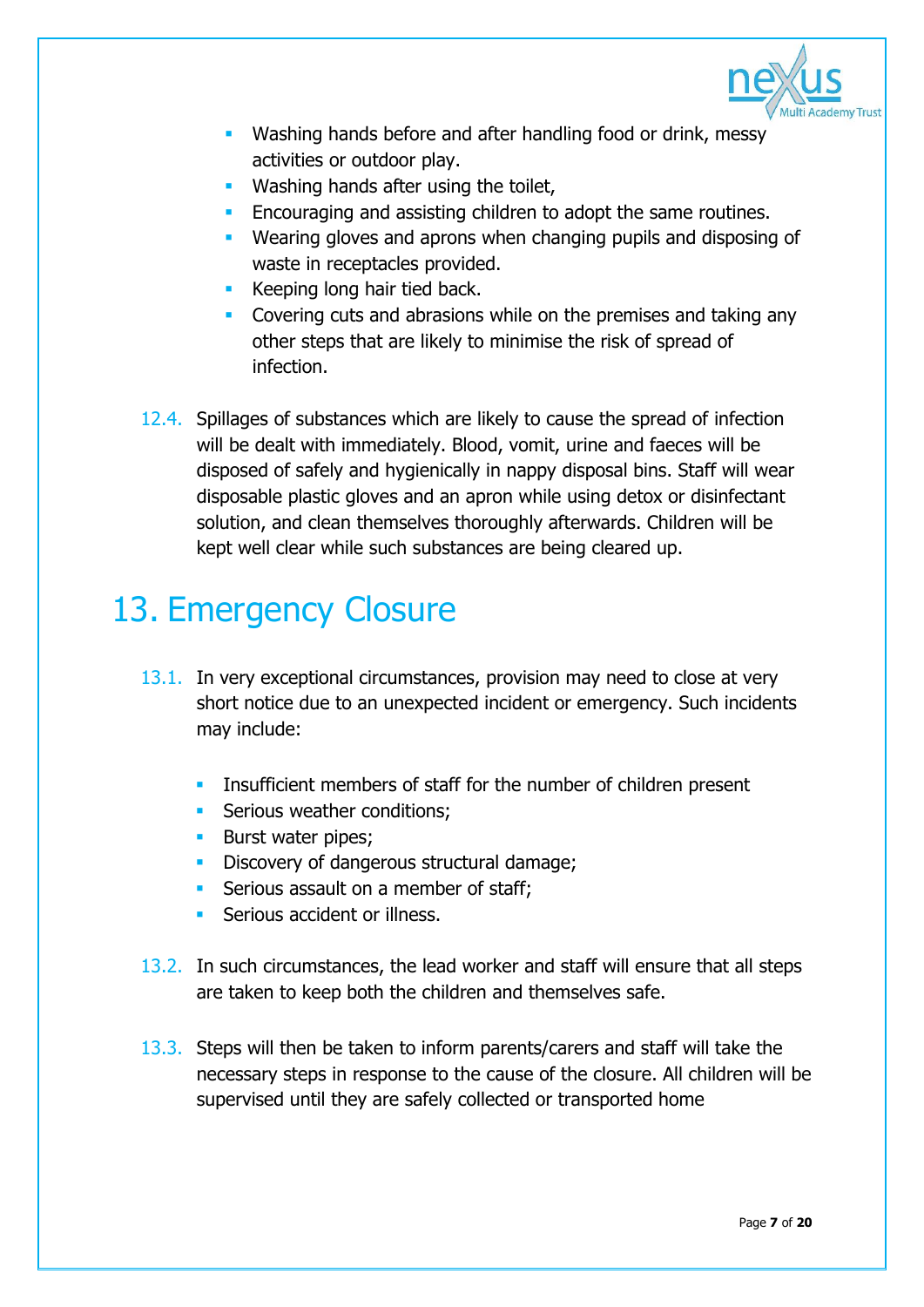

- 13.4. All staff will be aware of the location of fire exits, the fire assembly point and where the safety equipment is stored.
- 13.5. Children will be made aware of the fire safety procedures during their settling in period and on regular occasions afterwards. All children will be made aware of the location of fire exits and the fire assembly point

# 14. Staff Conduct

- 14.1. Provision will operate with appropriate pupil to staff ratio.
- 14.2. For contracted provision provided by the Trust, the Nexus MAT Partnerships Manager will arrange staff briefings where all staff are able to discuss and contribute to the development and quality of the programme of activities provided. Meetings will be scheduled every 6 months.
- 14.3. As per the Nexus MAT employee code of conduct:
- Members of staff are expected to conduct themselves at all times in a professional, courteous, helpful, warm and consistent manner.
- **Members of staff are expected to display both knowledge and understanding** of multicultural issues and a commitment to treating all children as individuals and with equal concern and respect.
- Members of staff will have regard for maintaining appropriate dress and personal appearance for working with children and with the awareness of health and safety issues.
- **Personal mobiles must be switched off and not used during working hours. If** a member of staff is likely to have the need to receive an emergency call, then they should be contacted on the dedicated phone number that will be supplied.
- 14.4. The Link worker will ensure that appropriate training is organised for staff.
- 14.5. Staff will be subject to the staffing policies and procedures adopted by Nexus MAT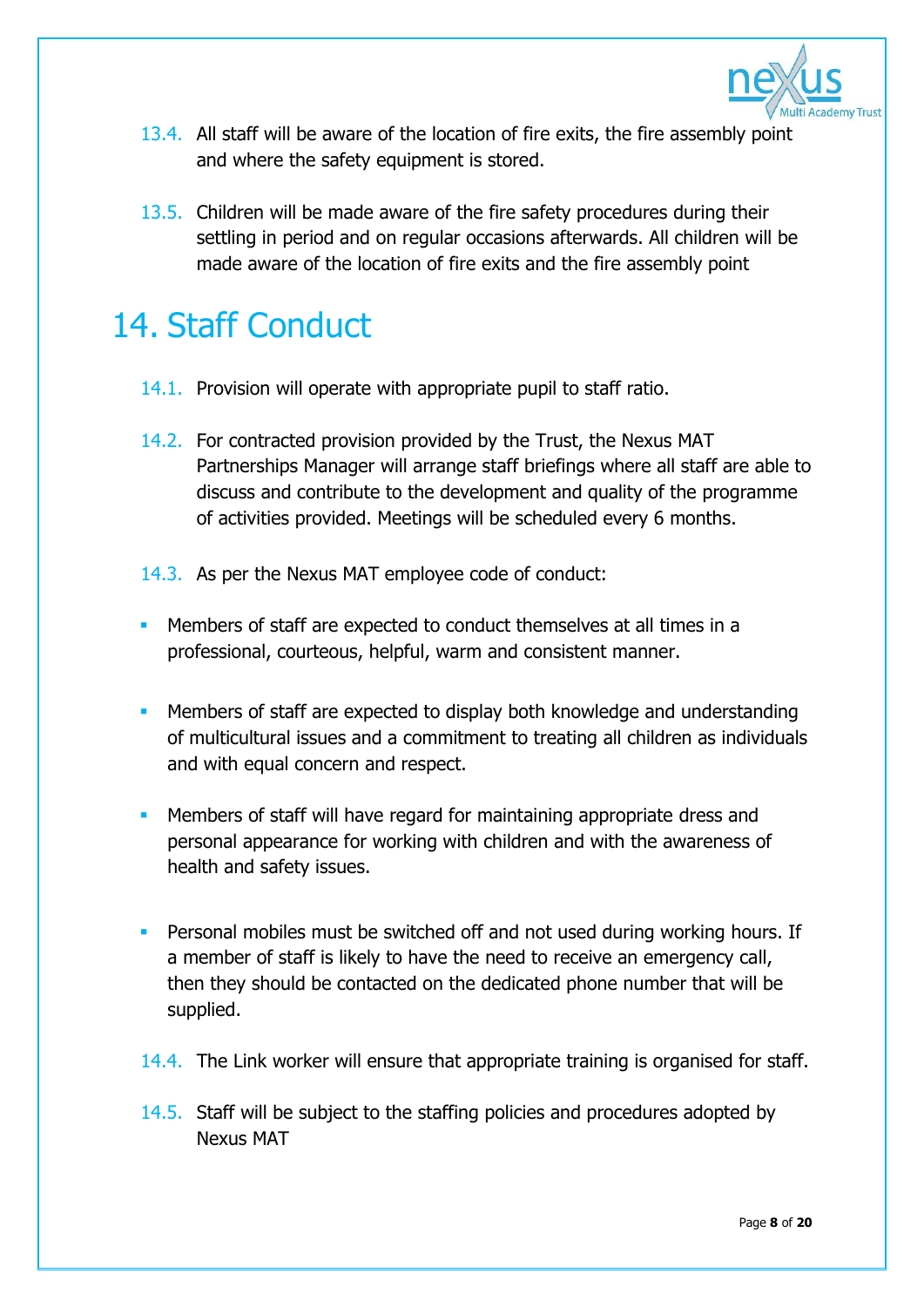

# 15. Quality Assurance

- 15.1. Performance reporting against quantity and quality of service provision is required together with performance against outcomes
- 15.2. Performance information must be submitted on a quarterly basis by the 10<sup>th</sup> working day of the following month.
- 15.3. Termly observations are completed by the Extended Schools Coordinator at each location and written feedback provided to the lead worker.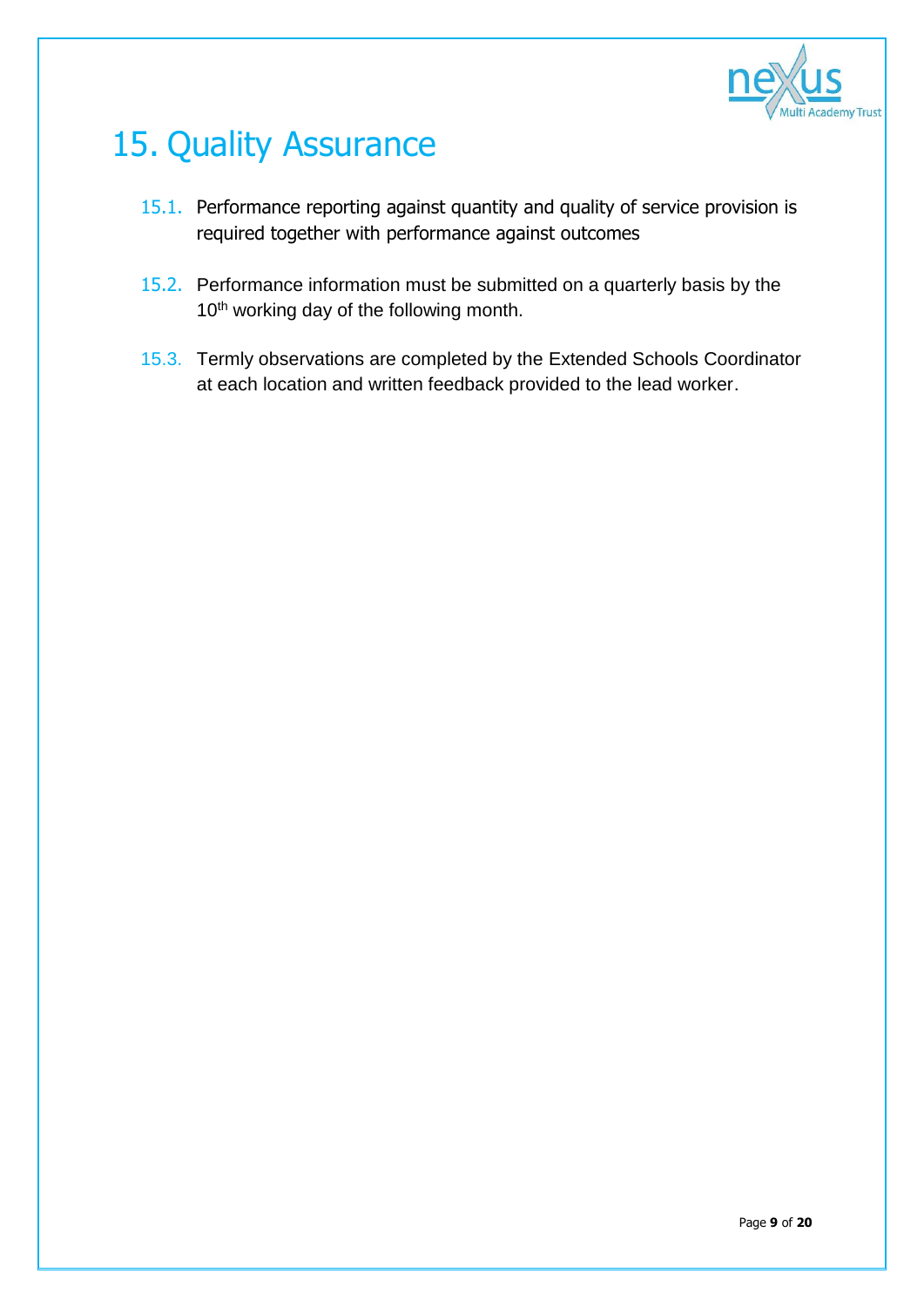

### Appendix A Extended Schools Lead Worker – Competencies

|                                                    | $4+$ |  | None |
|----------------------------------------------------|------|--|------|
| Qualification in Teaching & Learning or equivalent |      |  |      |
|                                                    |      |  |      |

|                                                                                                             | > 3   |       |       |      |      |
|-------------------------------------------------------------------------------------------------------------|-------|-------|-------|------|------|
|                                                                                                             | vears | vears | vears | vear | vear |
| Experience of working with children and young people                                                        |       |       |       |      |      |
| Experience of working with children and young people with<br>complex medical needs                          |       |       |       |      |      |
| Experience of working with children and young people that<br>can present behaviours of concern (ASC / SEMH) |       |       |       |      |      |

|                                                                                         | <b>Expertly confident</b>                                                                                                                                        | Practiced confidence                                                                                                                          | <b>Emerging confidence</b>                                                                                                    |
|-----------------------------------------------------------------------------------------|------------------------------------------------------------------------------------------------------------------------------------------------------------------|-----------------------------------------------------------------------------------------------------------------------------------------------|-------------------------------------------------------------------------------------------------------------------------------|
| Ability to complete risk<br>assessments                                                 | I can complete thorough<br>risk assessments,<br>identifying all risks and<br>hazards and ensure they<br>are shared with the<br>team.                             | I understand the risk<br>assessment process and<br>will complete risk<br>assessment with support<br>and guidance where<br>necessary.          | I understand the risk<br>assessment process and<br>am happy to contribute<br>to the writing of them.                          |
| Ability to complete<br>lesson plans                                                     | I complete lesson plans<br>and am confident at<br>planning for varied and<br>engaging activities.<br>I promote children and<br>young people's<br>independence.   | I am happy to follow and<br>contribute towards<br>lesson plans.<br>I support and encourage<br>children and young<br>people's independence.    | I am familiar with lessons<br>plans and happy to<br>follow them.<br>I support children and<br>young people's<br>independence. |
| Ability to set up a<br>creative & engaging play<br>provision and exciting<br>activities | I am confident to<br>proactively provide a<br>stimulating environment<br>and enrichment activities<br>for children and young<br>people of all ages and<br>needs. | I have ideas on how to<br>set up play provision and<br>activities and will seek<br>approval and guidance<br>from others to do so.             | I am happy to follow<br>instructions on setting<br>up play provision and<br>activities.                                       |
| Ability to set up age<br>appropriate experiences                                        | I can continuously<br>maintain an<br>environment that<br>stimulates and engages<br>children and young                                                            | I ensure that children<br>and young people are<br>engaged in, and<br>encourage them to<br>experience different, age<br>appropriate activities | I support children and<br>young people when they<br>access different age<br>appropriate activities.                           |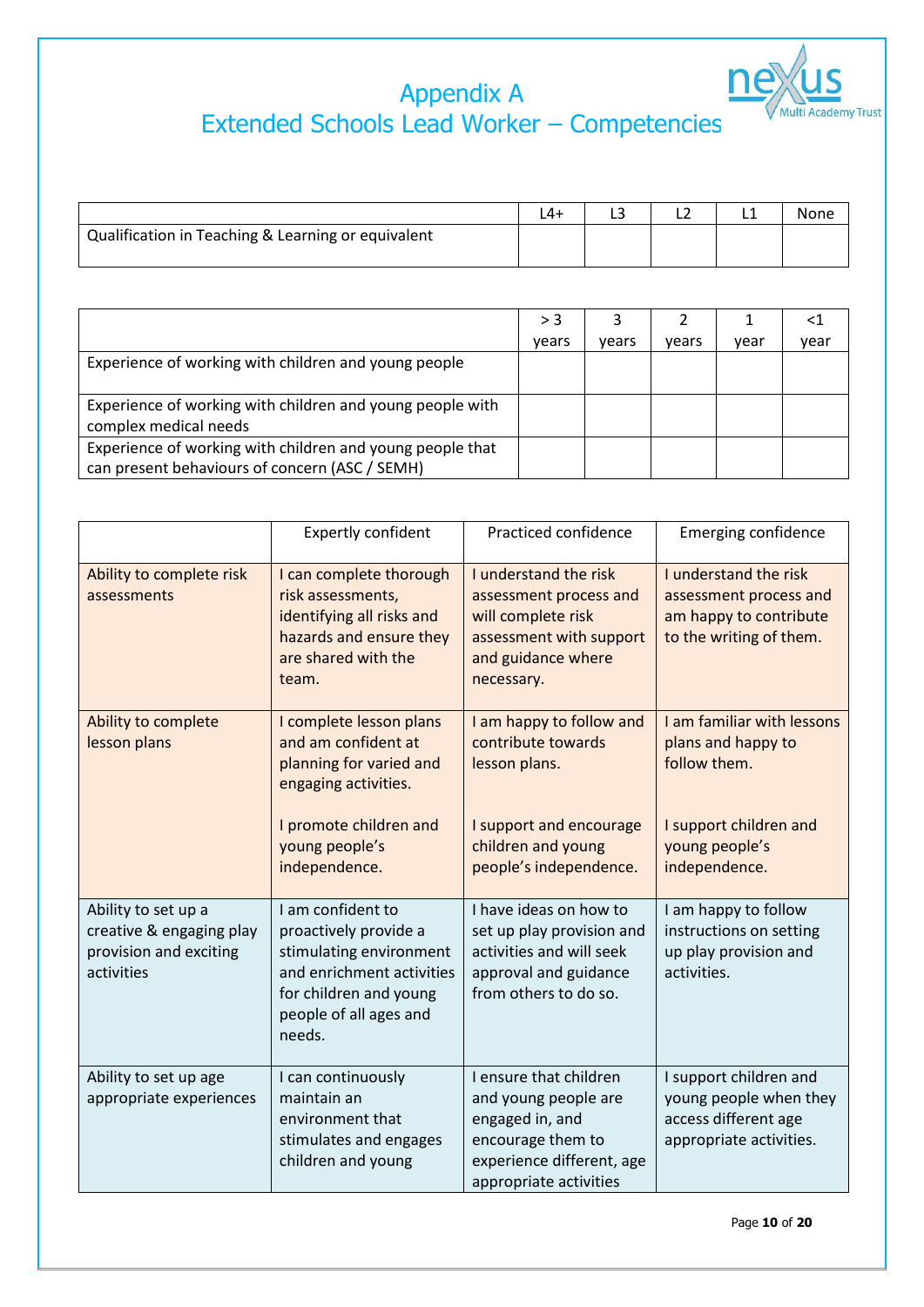

### Appendix A Extended Schools Lead Worker – Competencies

|                                                              | people whilst keeping<br>them safe.                                                                                                                                                                                     |                                                                                                                                                                              |                                                                                                                                              |
|--------------------------------------------------------------|-------------------------------------------------------------------------------------------------------------------------------------------------------------------------------------------------------------------------|------------------------------------------------------------------------------------------------------------------------------------------------------------------------------|----------------------------------------------------------------------------------------------------------------------------------------------|
| Ability to deploy staff<br>appropriately to tasks            | I can work together in<br>collaboration with the<br>different team members<br>supporting them in their<br>role and directing them<br>confidently.<br>I instruct staff to specific<br>tasks and supervise their<br>work. | I can work with others<br>well and offer support<br>where it is needed to<br>others.<br>I suggest tasks to staff<br>and direct them when<br>feeling confident to do<br>SO.   | I work with others well<br>and am happy to follow<br>instructions from others.                                                               |
| Ability to delegate and<br>instruct staff                    | I am easily confident<br>with working with<br>others.                                                                                                                                                                   | I enjoy working with<br>others.                                                                                                                                              | I enjoy working with<br>others.                                                                                                              |
|                                                              | I communicate with staff<br>effectively and debrief<br>staff of desired<br>outcomes.                                                                                                                                    | I share my ideas with<br>staff and await feedback                                                                                                                            | I have ideas and<br>suggestions and will<br>makes them when<br>prompted.                                                                     |
|                                                              | I encourage team<br>working.                                                                                                                                                                                            | I am good team player.                                                                                                                                                       | I am a team player.                                                                                                                          |
| Knowledge of<br><b>Safeguarding Procedures</b>               | Complies with and fully<br>understands<br>safeguarding<br>arrangements<br>escalating issues where<br>appropriate                                                                                                        | Complies with and<br>contributes<br>safeguarding<br>arrangements,<br>escalating issues where<br>appropriate.                                                                 | Complies with and<br>promotes<br>safeguarding<br>arrangements,<br>escalating issues where<br>appropriate.                                    |
| Knowledge of Health and<br>Safety policies and<br>procedures | I am aware of and<br>confident in delivering all<br>appropriate policies and<br>procedures.<br>I can develop and lead a<br>culture in which health,<br>safety and the<br>environment are<br>prioritised.                | I am aware of<br>appropriate policies and<br>procedures and will<br>follow them as well as<br>encouraging others to do<br>SO.                                                | I am familiar with some<br>policies and procedures<br>and gaining confidence<br>in encouraging others to<br>follow them.                     |
| <b>Knowledge of Medical</b><br>and Care Plans                | I am aware of and<br>confident to individually<br>respond to emergency<br>medical or care needs.                                                                                                                        | I am aware of and will<br>respond to emergency<br>medical or care needs if<br>needed to. My<br>confidence is building.<br>I have received all /<br>some training in carrying | I am aware that there<br>are children and young<br>people that have medical<br>care needs.<br>I am received some<br>training in carrying out |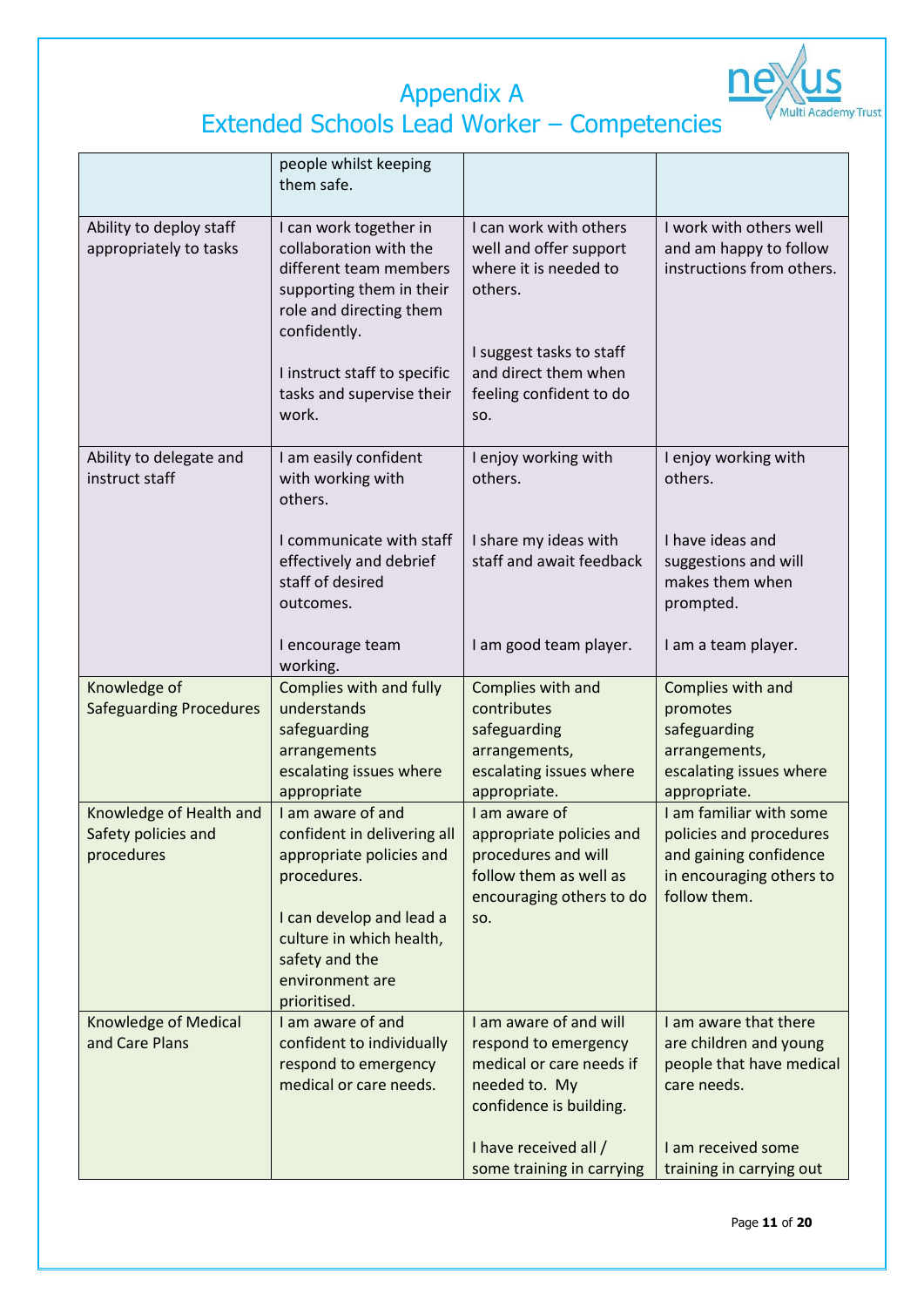

|                    | I am trained in and have   | out care plans and        | care plans and              |
|--------------------|----------------------------|---------------------------|-----------------------------|
|                    | experience of carrying     | procedures.               | procedures.                 |
|                    | out care plans.            |                           |                             |
|                    |                            | I feel more confident     | I don't feel confident in   |
|                    |                            | when supported with       | dealing with medical        |
|                    | I am able to calmly        | more experienced staff.   | needs.                      |
|                    | instruct staff in an       |                           |                             |
|                    | emergency situation.       |                           |                             |
| Communication with | I am always on-hand to     | I am happy to speak to    | I will speak to families if |
| families           | act as the first point of  | families when required    | required to do so.          |
|                    |                            | to do so and will seek    |                             |
|                    | call to families, and      | advice from others on     |                             |
|                    | always offers a helpful,   |                           |                             |
|                    | friendly, approachable     | how to interact with and  |                             |
|                    | and professional service,  | relay messages to them.   |                             |
|                    | taking appropriate action  |                           |                             |
|                    | and initiative to resolve  | I am confident with       |                             |
|                    | minor matters, and refer   | some families.            |                             |
|                    | serious matters to the     |                           |                             |
|                    | appropriate staff.         |                           |                             |
|                    | I am confident at          |                           |                             |
|                    | reaching out to families   |                           |                             |
|                    | and building trusting      |                           |                             |
|                    | relationships with them.   |                           |                             |
| Completion of      | I always ensure there is a | I can present             | I am willing, but not       |
| paperwork          | consistent, accurate and   | information in reports in | experienced in,             |
|                    | timely flow of             | a clear and concise       | completing and              |
|                    | information to the         | format and am gaining     | returning reports.          |
|                    |                            | confidence.               |                             |
|                    | appropriate internal and   |                           |                             |
|                    | external personnel.        |                           |                             |
|                    |                            |                           |                             |
|                    | I am familiar with IT      | I am familiar with IT     | I require further support   |
|                    | systems and can easily     | systems.                  | in accessing IT systems.    |
|                    | access them.               |                           |                             |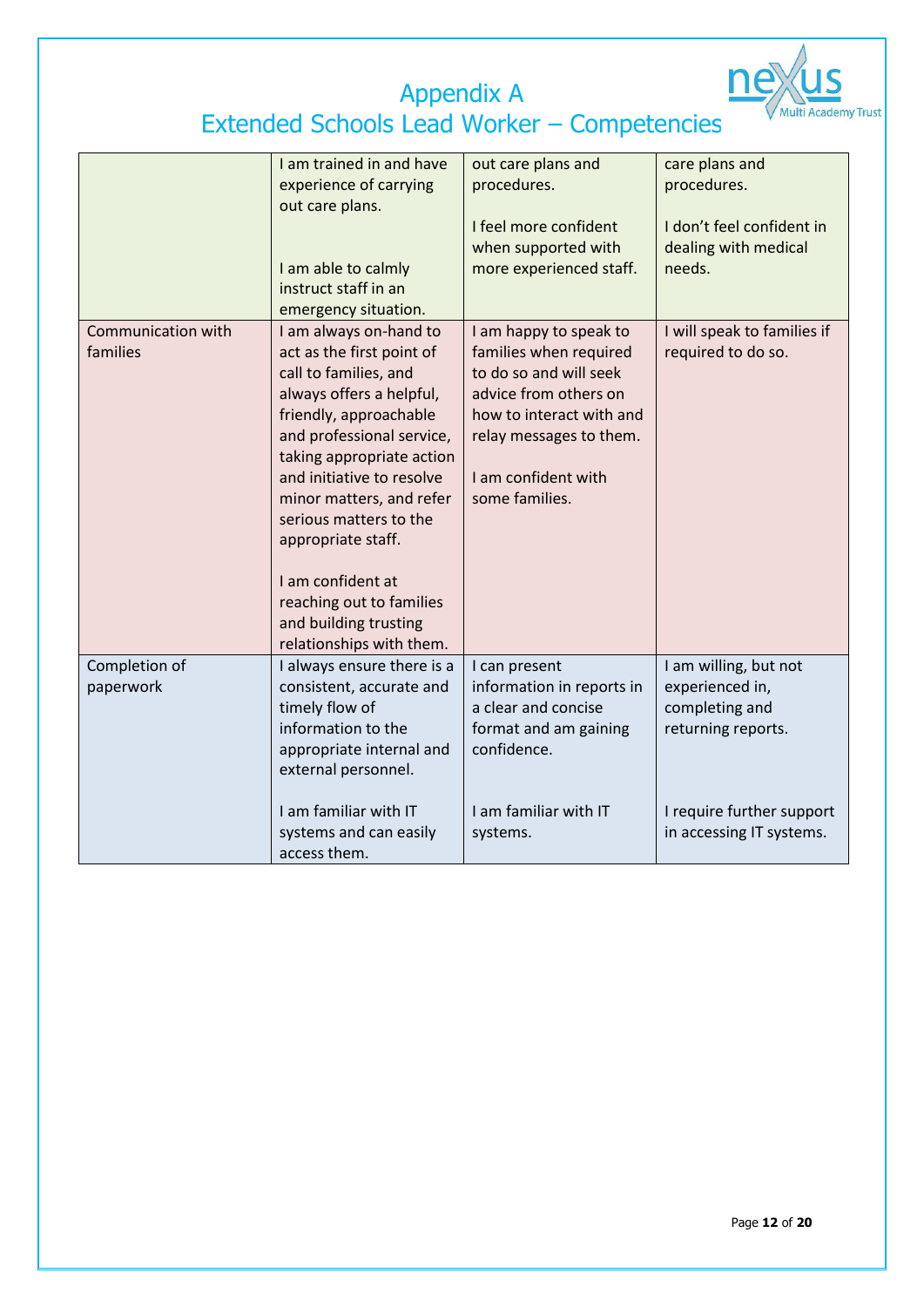### Appendix B Extended Schools Roles & Responsibilities





### **Extended Schools**



### **Roles & Responsibilities**

#### **Extended Schools Service Manager:**

- To ensure quality assurance of provision across Nexus MAT including attendance at some After School Clubs & Holiday Clubs
- To regularly meet with Headteacher, Link Workers and Lead Workers in school to ensure the ES offer is meeting the needs of families and young people.
- Manage the efficient use of and access to available resources across Nexus MAT sites and in the community.
- To ensure that all families are aware of and familiar with the Families Offer.

#### **Extended Schools Co-ordination:**

- **Receive requests for places at an Extended School provision and allocate to a** session.
- Liaise with the ES Link Worker and provide information of which children and young people will attend the ES sessions.
- To meet with families and complete admission to sessions paperwork as necessary.
- **To organise any transport requirements as necessary.**
- **Confirm with families agreed places for children and young people.**
- To monitor payments received by families.
- To provide resources for Holiday Club sessions.
- Co-ordinate initial monitoring forms and send appropriate information to ES Link & Lead Workers.
- To receive monitoring forms and organise staff pay.

#### **Extended Schools Link Worker:**

- Liaise with the ES Senior Administrator for organisation of the delivery of the ES provision
- **Liaise with the ES Lead Worker for each session and ensure that there are** appropriate levels of staffing are provided including those the meet medical needs, care plans and behaviour management plans.
- **Liaise with the ES Lead Worker for each session and ensure that they are suitably** resourced. Each After School Club session is provided with £5.00 worth of resources and 40p per child for snacks/refreshments. This can be a reimbursement to school funds for use of their resources. Holiday Clubs are provided with resources and snack/refreshments from ES Central.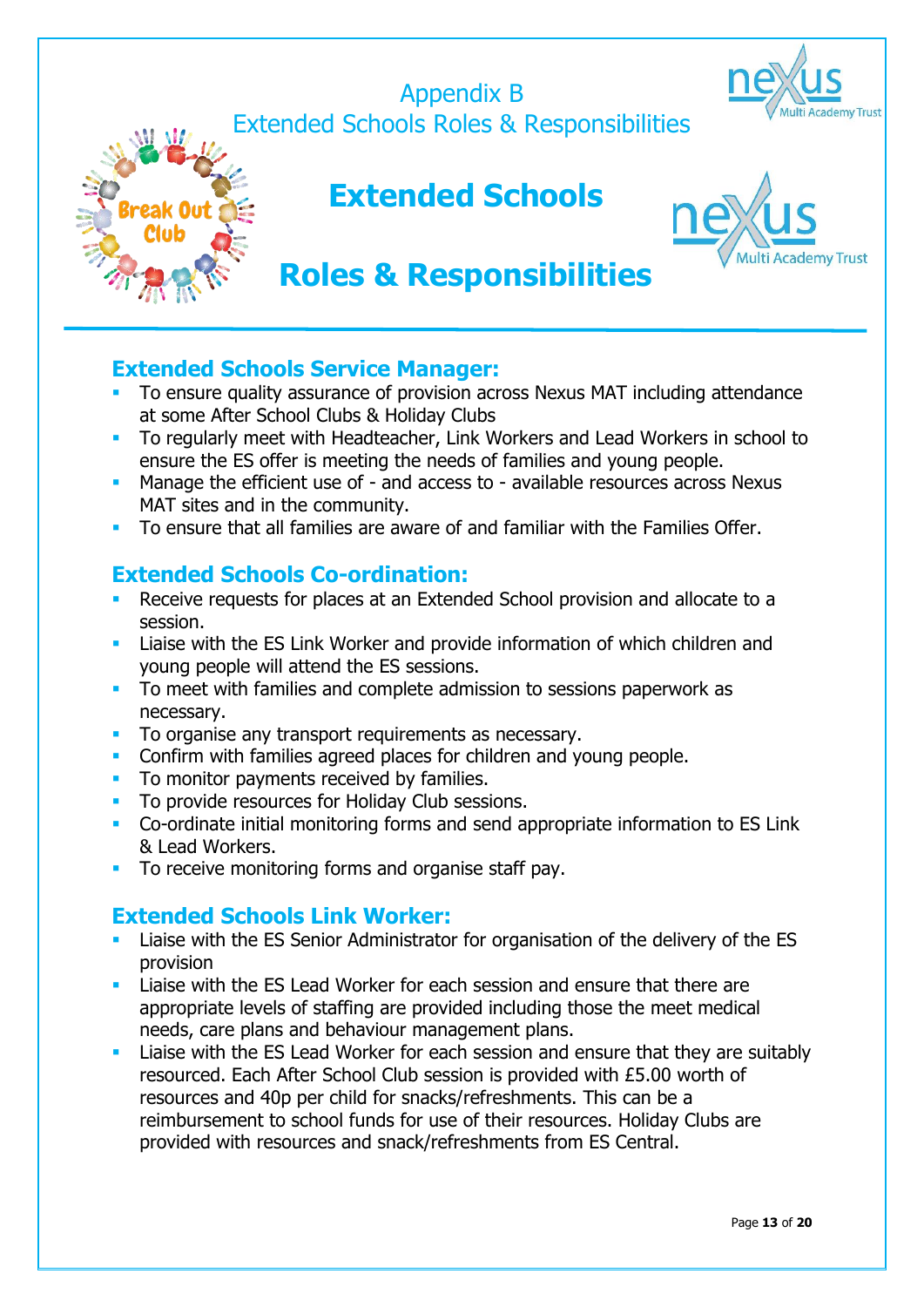

### Appendix B Extended Schools Roles & Responsibilities

- **Recruit staff to the sessions once the list of children and young people attending** is received from the ES Senior Administrator.
- To ensure that the ES monitoring forms are completed and returned to the ES Senior Administrator.
- **Ensure that Child Evaluation forms are completed each half term.**
- To report and record safeguarding concerns in line with safeguarding policy, following up and supporting supervised staff as necessary.
- To organise for staff pay. (This may also be the HR Officer).

#### **Extended Schools Lead Worker:**

- **Provide leadership of sessions offered to children and young people**
- To ensure the needs of each child or young person are met
- **To provide lesson plans as appropriate**
- To oversee robust operational student and staff registers
- To complete all monitoring and evaluation information as required and when requested
- To ensure that risk assessments, care plans, one page profiles etc are available and shared with members of staff
- **To ensure efficient use of resources**
- To report and record safeguarding concerns in line with safeguarding policy, following up and supporting supervised staff as necessary

#### **Extended Schools Sessional Worker:**

- To work under the direction of the Lead Worker
- To ensure the environment is safe and stimulating for children and caters for their recreational, social, emotional and physical needs
- To familiarise themselves with any planned activities for the session and to take part and engage children in these
- To be aware of the paperwork in place for each child and the importance of reading and understanding this prior to each session
- Be part of establishing and nurturing positive relationships which allow children to play together cooperatively and increase their self-confidence
- To assist with transporting children (as necessary) ensuring that relevant training is being applied at all times
- To assist with the personal care of the children who require support
- **Ensure effective recording of child details in line with LA, Nexus MAT and Ofsted** requirements
- To safeguard the confidentiality of all service user information and records.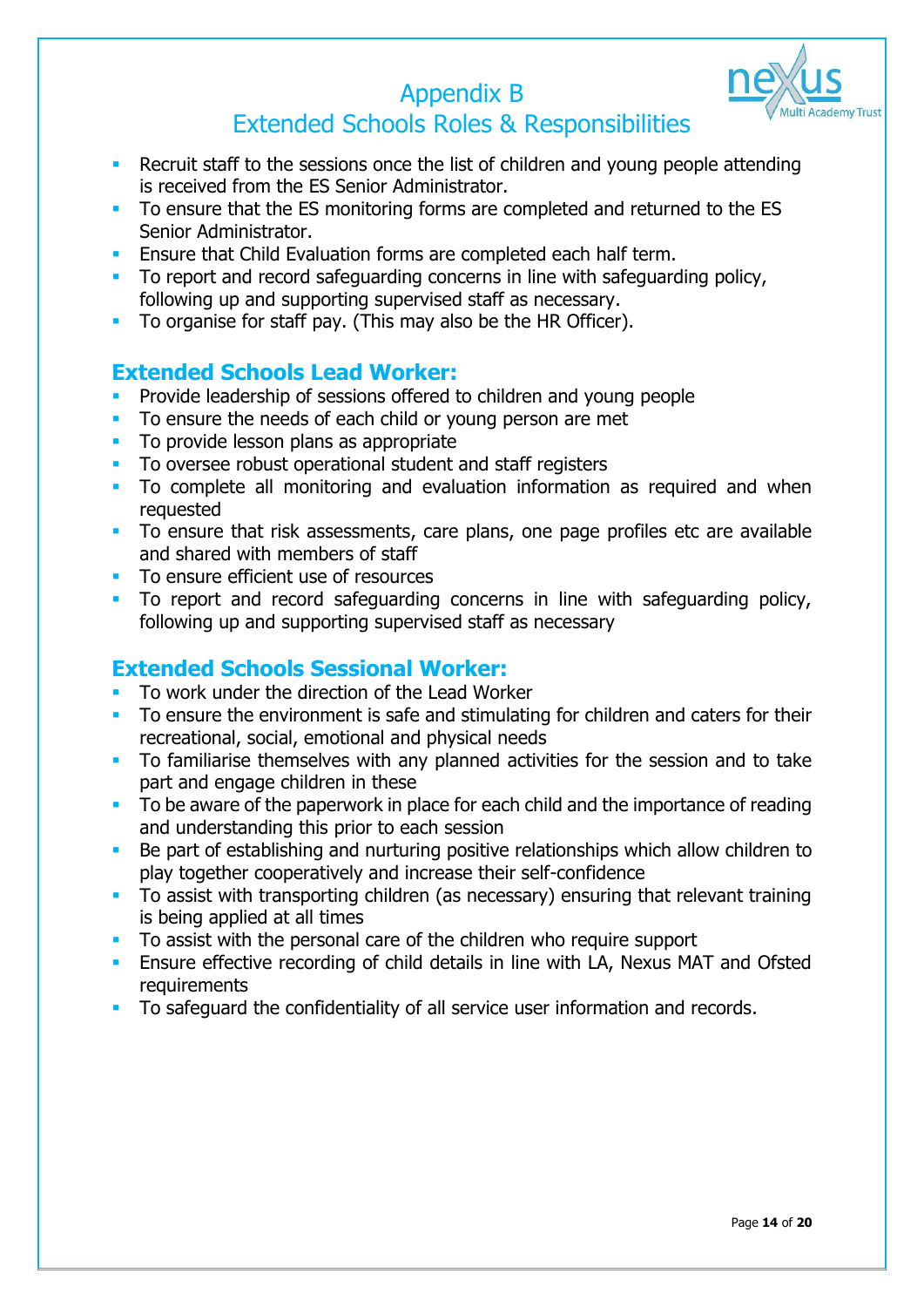# Extended Schools Safeguarding Procedure

Appendix C

### **Safeguarding Reporting Procedures**

#### **Safeguarding is everyone's responsibility.**

Try to limit passing information by reporting concerns directly where possible and as soon as possible following issue, concern or disclosure.

#### **Significant concerns should be reported to MASH immediately – they will guide you.**

Please remember you should not question the child or promise to keep a secret. You should always seek consent from parent or carer to refer concerns where safe to do so.

When you have concerns about any child or young person attending a Break Out Club activity, it is essential that you address those concerns at the earliest opportunity.

- Make the Lead Worker aware of the issue
- **If a member of the school's Senior Leadership Team is available speak to** them.
- **If advised to do so the Lead Worker can contact the family to discuss** concerns as appropriate
	- $\circ$  If necessary, advise them of your duty to report the concern to children's social care and seek consent to refer
- **If you are unsure what to do, please contact the central Extended Schools** Team
- For immediate and urgent concerns, report directly to allocated social worker (if known) or to MASH (01709 336080)
- **Make a written record of your concern / incident as soon as possible including** factual information as you are able to record relating to the issue, concern or disclosure. The information you provide is an official record.
- **Ensure a copy of this is passed to Extended Schools Service Manager within** 24 hours.
- **For telephone MASH referrals, you must complete online multi agency referral** form (MARF) within 24 hours: **[www.rotherham.gov.uk/forms/form/570/en/multi](http://www.rotherham.gov.uk/forms/form/570/en/multi-agency_referral_form-marf_2)[agency\\_referral\\_form-marf\\_2](http://www.rotherham.gov.uk/forms/form/570/en/multi-agency_referral_form-marf_2)**

### **Additional guidance**

**Worried about a child attending short breaks provision?**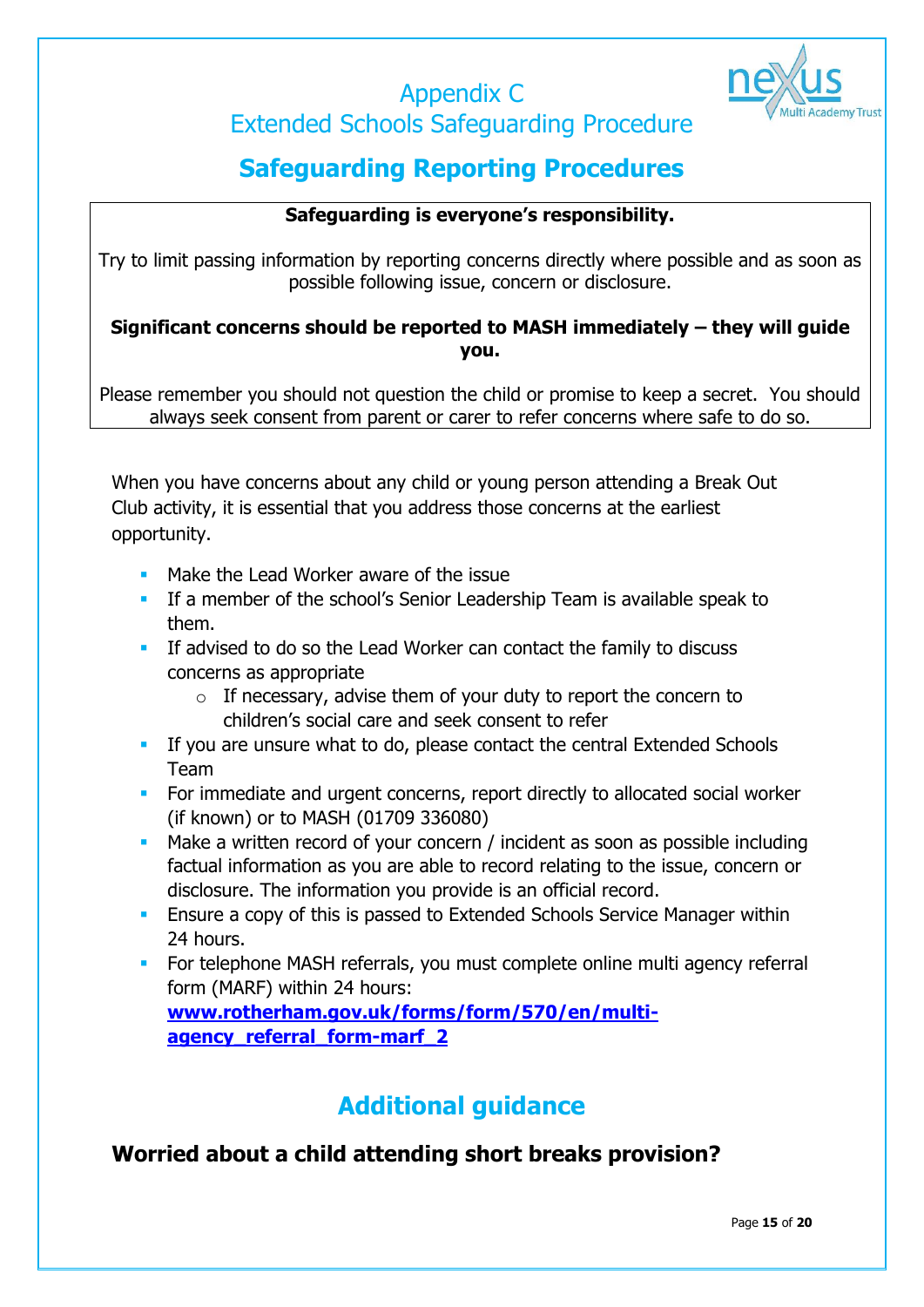### Appendix C Extended Schools Safeguarding Procedure



#### **Should I be worried?**

Try to sort out in your mind why you are worried, based on:

- What you have seen
- What you have heard from others
- What has been said to you directly

Try to be as clear as you can about why you are worried but do not be afraid to listen to your instinct that something just does not seem to be right.

#### **How worries about a child may come to light**

- A child tells someone what is happening to them
- You see signs of abuse or neglect
- You see worrying changes in a child's behaviour or moods or in a parent's / carer's behaviour to a child
- Someone else tells you about something they have seen or heard
- An adult or child tells you that they have hurt a child
- A parent or carer tells you that they are having problems in meeting their child's needs

#### **Dealing with Disclosure**

Experience and consultation with children shows that they will talk about their concerns and problems to people they feel they can trust and feel comfortable with. Children also want to know that they will be listened to and taken seriously; therefore short breaks should be a safe place where children feel it is okay to talk.

#### **Helping a child to share a worry**

Abuse of a child is unlikely to stop without intervention and/or support. Children in these situations, whether the abuse is happening in the family or elsewhere, for various reasons often feel that they are able to confide in teachers or support staff. It should be remembered that the child chooses the person in whom they confide.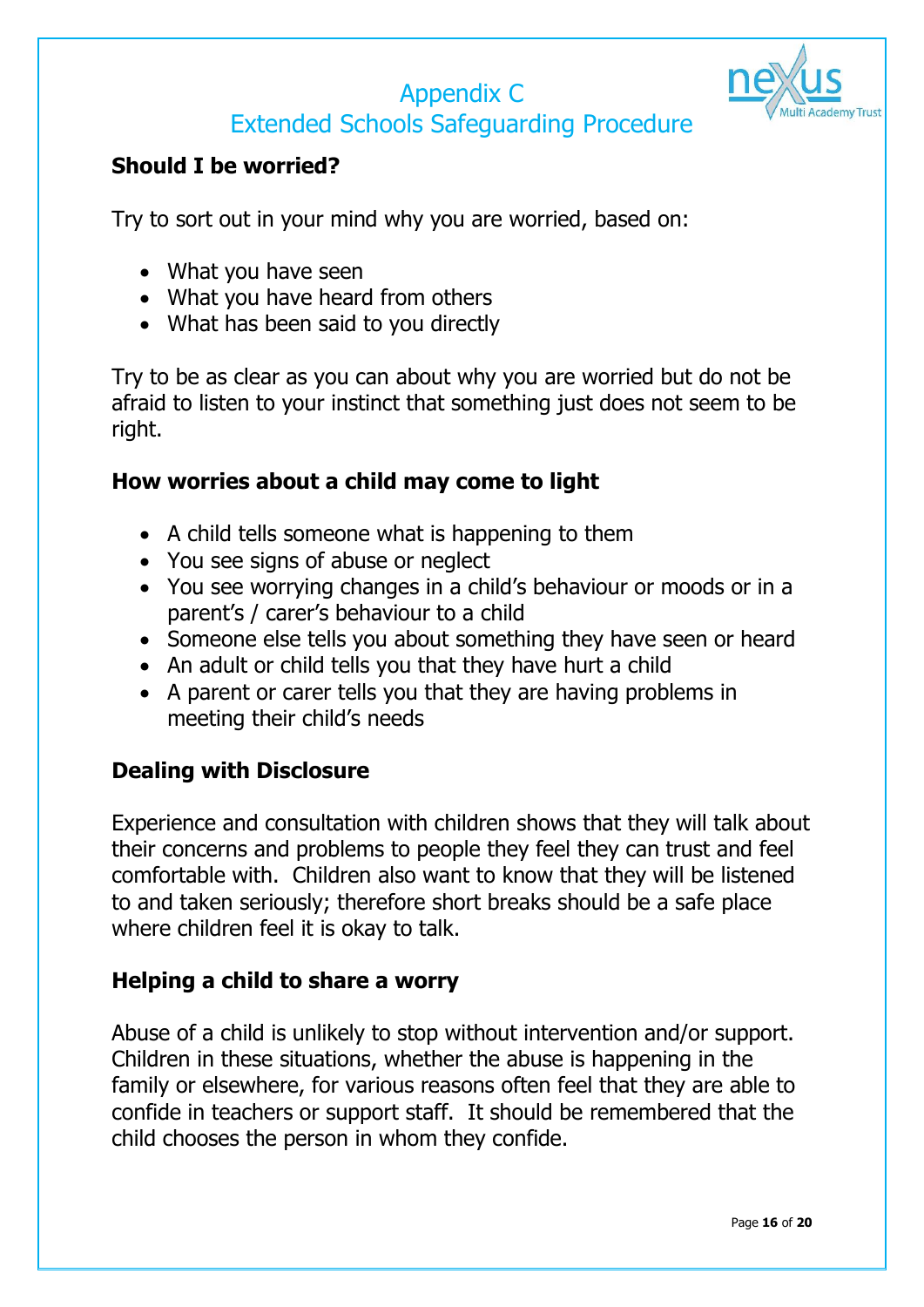

### Appendix C Extended Schools Safeguarding Procedure

What to do:

- React calmly and be aware of your body language
- $\bullet$  Listen non-judgementally
- Keep responses short, simple, slow and gentle
- Don't stop a child who is talking freely about what has happened
- $\bullet$  Ask open questions to clarify  $-$  do not investigate
- Reassure the child but avoid unnecessary contact
- Avoid making comments or judgements about what is shared
- Be honest with the child about what happens next and that you may have to talk to someone else about what has happened
- Inform the Extended Services designated safeguarding lead for child protection
- Make a written note of:
	- $\circ$  What the child said using their words
	- o Where it happened and the time and date on your record and sign it
	- $\circ$  Was there anyone else present i.e. another child or staff member

**A child must be made aware that any information they disclose cannot remain a secret. It will only be shared on a need to know basis but no promises must be made to keep any disclosure confidential.**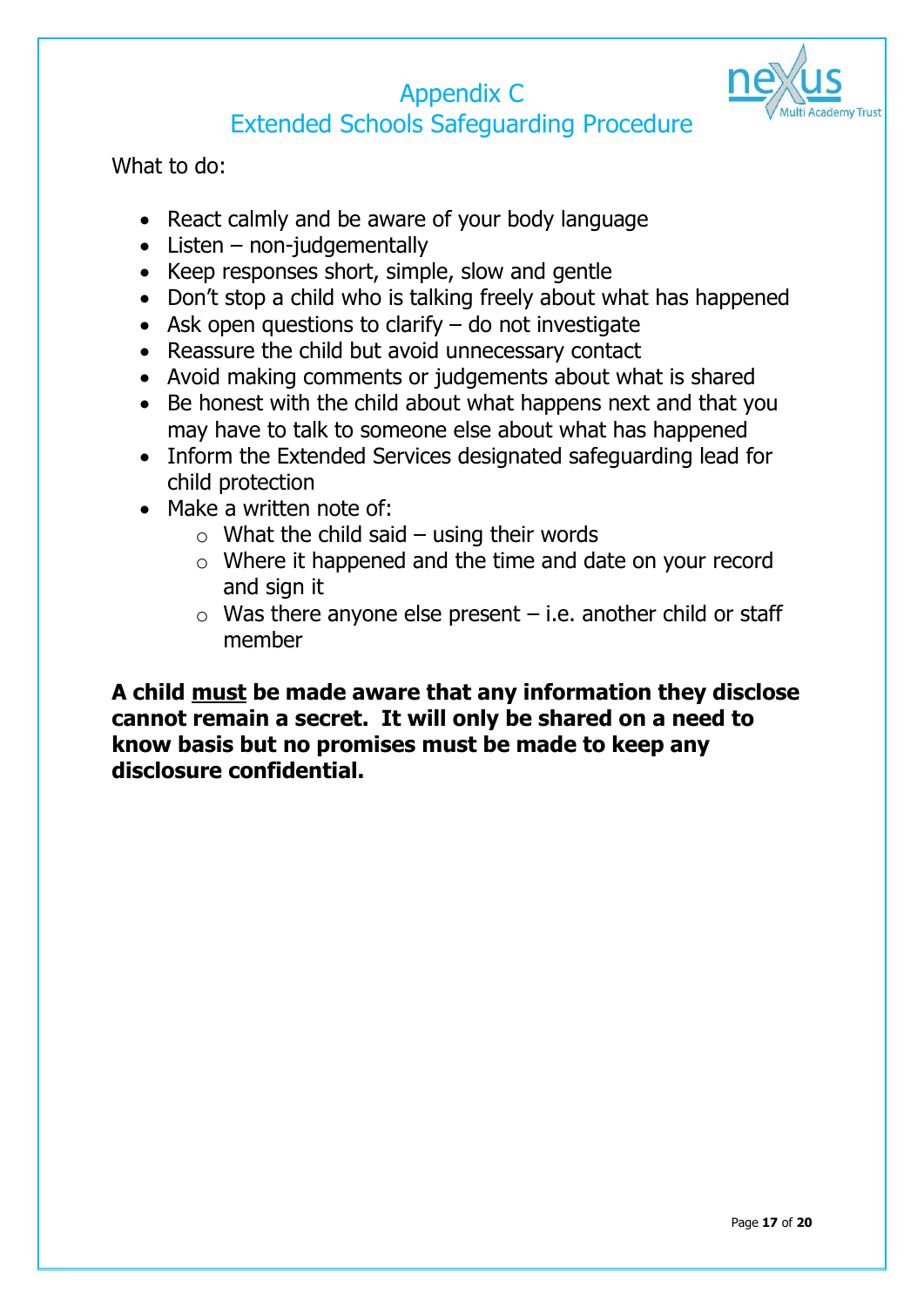### Appendix D Extended Schools Uncollected Child Procedure





**The Nexus Break Out Club uncollected child policy has been adopted to support safety and wellbeing of our children and young people. Break Out Club has the highest regard for the safety of the children in our care – from the moment they arrive to the moment that they leave.**

#### **Please inform the Extended Services Team within 24 hours of the event**

At the end of every session the Lead Worker will ensure that all children and young people are collected by a parent, carer or designated adult or transferred onto their transport vehicle safely.

**If for some reason a child or young person that is usually collected by a parent, carer or designated adult is not collected at the end of a session the following procedures will be activated.**

- After 5 minutes the lead worker will try to contact the named parent or carer.
- If contact is made with the named parent, carer, or any other emergency contact, always ascertain how long it is likely to take for them to collect. Messages will always be left on any answerphone requesting a prompt reply.
- Whilst waiting for the child to be collected, the child or young person will be supervised by a member of staff who will offer them as much support and reassurance as is necessary.
- If, after repeated attempts, no contact is made with the parent, carer or designated adult, contact with the SLT staff member in school is vital for guidance who will contact MASH.
- Make contact with the Extended Schools Team to inform them who will liaise with the Senior Leader contacted.
- In the event of MASH being called and responsibility for the child or young being passed to a child protection agency, the Lead Worker / SLT will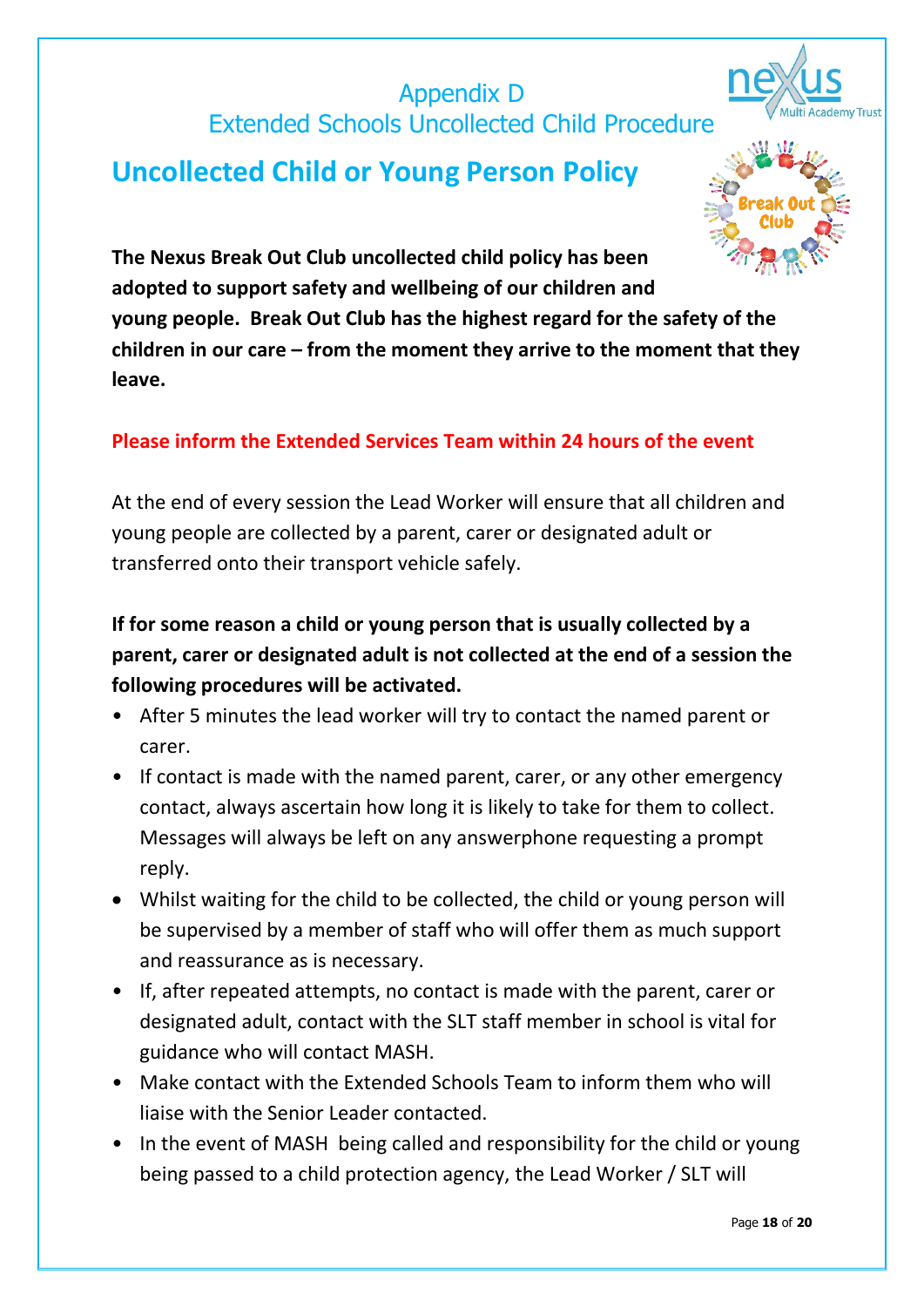### Appendix D Extended Schools Uncollected Child Procedure



attempt to leave a further telephone message with the parent, carer or designated adults' answerphone to inform them.

- If there is a need for further escalation, Extended Schools Team to contact Executive Leadership Team.
- If there is no outcome after 1 hour, a member of SLT, ELT or Extended Schools will attend site and contact the Police.
- Under exceptional circumstances and only with permission from SLT / ELT / Extended Schools a child or young person may be taken to their home.
- Under no circumstances will a child be left in the care of another parent.
- The child will remain in the care of Break Out Club staff until they are collected by the parent, carer or designated adult, or alternatively placed in the care of Children's services or the Police.

### **If for some reason a child or young person that is usually collected by a Transport provision, is not collected at the end of a session the following procedures will be activated.**

- Lead Worker will contact appropriate Transport to inform them that a child or young person has been left at school.
- Lead Worker will contact parents or carers to inform them that their child will be arriving home late from school.
- SLT will be informed if the child or young person is to stay in school for longer than 30 minutes.
- Lead Worker will supervise the child or young person whilst waiting for Transport to collect.
- If arranged transport is not available, contact Extended Schools Team to make alternative arrangements.

Incidents of late collection will be recorded by the Lead Worker on CPOMS, discussed with the Extended Schools Team and discussed with parents or carers at the earliest opportunity.